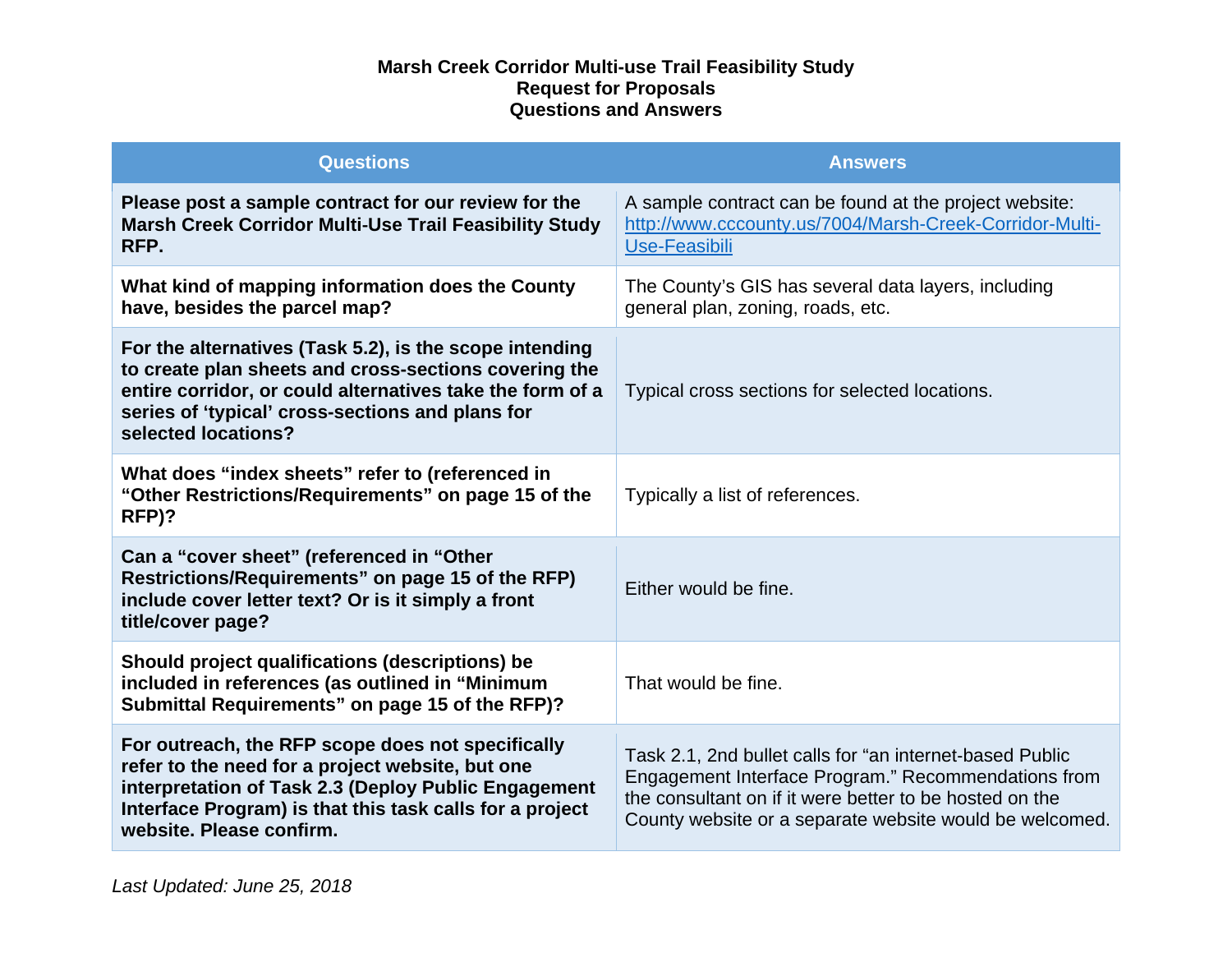| What is corridor study width for mapping? Is there<br>flexibility to adjust this?                                                                                                       | There is no specific width but, to the extent feasible, trail<br>concepts should be generally within the area shown on the<br>study map (parallel to and within reasonable proximity of<br>Marsh Creek Road<br>and/or the creek). |
|-----------------------------------------------------------------------------------------------------------------------------------------------------------------------------------------|-----------------------------------------------------------------------------------------------------------------------------------------------------------------------------------------------------------------------------------|
| Is the Microstation file with parcel boundaries<br>adequate for ROW or is something more precise<br>desired, such as review of Record Surveys and Title<br>Reports for easements, etc.? | Yes, the parcel boundaries are fine for this planning level<br>feasibility study.                                                                                                                                                 |
| Can we use an alternative digital camera that uses a                                                                                                                                    | If a consultant were to elect to use an approach other than                                                                                                                                                                       |
| different calibrated focal length lens if we can                                                                                                                                        | Lidar technology (or what was specified in the RFP) they                                                                                                                                                                          |
| demonstrate that the aerial image meets project                                                                                                                                         | would have to ensure the product could be used for what it                                                                                                                                                                        |
| specifications?                                                                                                                                                                         | is intended; (at minimum) planning-level scale mapping.                                                                                                                                                                           |
| Is detailed ground utility mapping envisioned or just                                                                                                                                   | Utilities will need to be generally mapped and can be                                                                                                                                                                             |
| information readily observable in the field and in utility                                                                                                                              | based on field observations and information obtained via                                                                                                                                                                          |
| agency files?                                                                                                                                                                           | coordination with the utility agencies.                                                                                                                                                                                           |
| Are the work products intended to be CAD or GIS?                                                                                                                                        | <b>CAD</b>                                                                                                                                                                                                                        |
| Does the 12 page limit include project references with                                                                                                                                  | The 12 page maximum excludes cover sheet, table of                                                                                                                                                                                |
| descriptions of example or relevant projects?                                                                                                                                           | contents, references, resumes and index sheets.                                                                                                                                                                                   |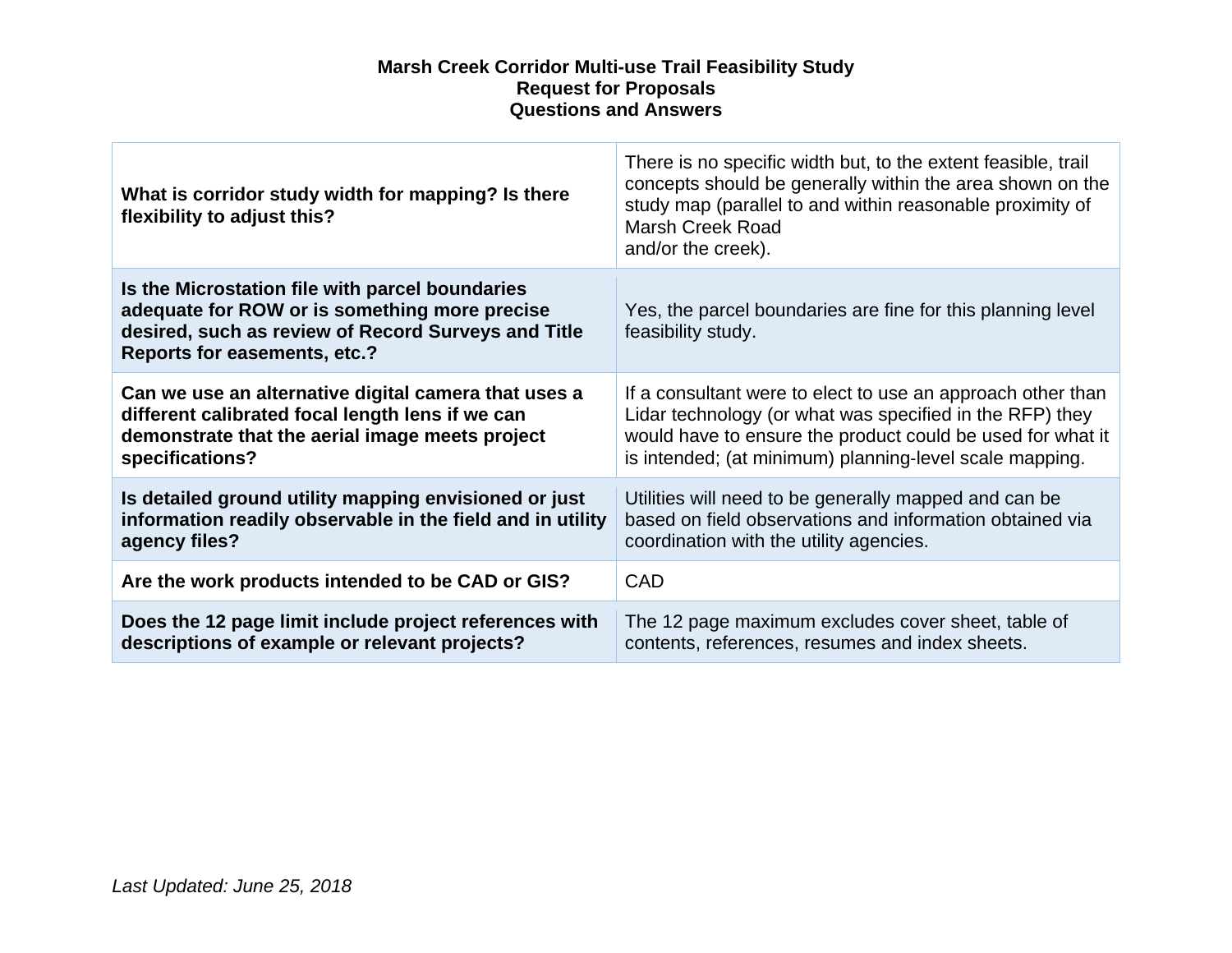| On tasks 4.1 and 4.2- specifically the use and possible<br>updating of the CCTA regional Travel Demand<br>Model for the Marsh Creek corridor, including<br>updating the model to input new plans or pending<br>projects.<br>Is it the intent of the County that the Consultant work<br>with the current modeler to develop data on expected<br>bike ped use of the trail or is the Consultant expected<br>to do the requested project modeling?<br>Is it acceptable to propose a more cost-effective<br>approach to develop quantitative information<br>regarding anticipated bike - ped use for trail options<br>besides use of the CCTA travel demand model? | The consultant should use the latest version of the CCTA<br>model but either way, the modeling results should be<br>validated by the current CCTA model as well as a<br>reasonable basis for the added pending projects.<br>The CCTA model does not do travel demand forecasting<br>for non-auto modes at the facility level (only to the TAZ<br>level) so the consultant would need to develop their own<br>approach. |
|----------------------------------------------------------------------------------------------------------------------------------------------------------------------------------------------------------------------------------------------------------------------------------------------------------------------------------------------------------------------------------------------------------------------------------------------------------------------------------------------------------------------------------------------------------------------------------------------------------------------------------------------------------------|------------------------------------------------------------------------------------------------------------------------------------------------------------------------------------------------------------------------------------------------------------------------------------------------------------------------------------------------------------------------------------------------------------------------|
| Please verify that index sheets are the same thing as<br>section divider pages.                                                                                                                                                                                                                                                                                                                                                                                                                                                                                                                                                                                | Yes.                                                                                                                                                                                                                                                                                                                                                                                                                   |
| We typically provide one-page references that include<br>a description of the project. Can you please verify that<br>this format is acceptable                                                                                                                                                                                                                                                                                                                                                                                                                                                                                                                 | Yes.                                                                                                                                                                                                                                                                                                                                                                                                                   |
| and will not count toward the 12-page limit.                                                                                                                                                                                                                                                                                                                                                                                                                                                                                                                                                                                                                   | Pages not indicated in the RFP as an exception will count<br>toward the page maximum.                                                                                                                                                                                                                                                                                                                                  |
| Is it acceptable to provide more than three<br>references?                                                                                                                                                                                                                                                                                                                                                                                                                                                                                                                                                                                                     | Yes.                                                                                                                                                                                                                                                                                                                                                                                                                   |